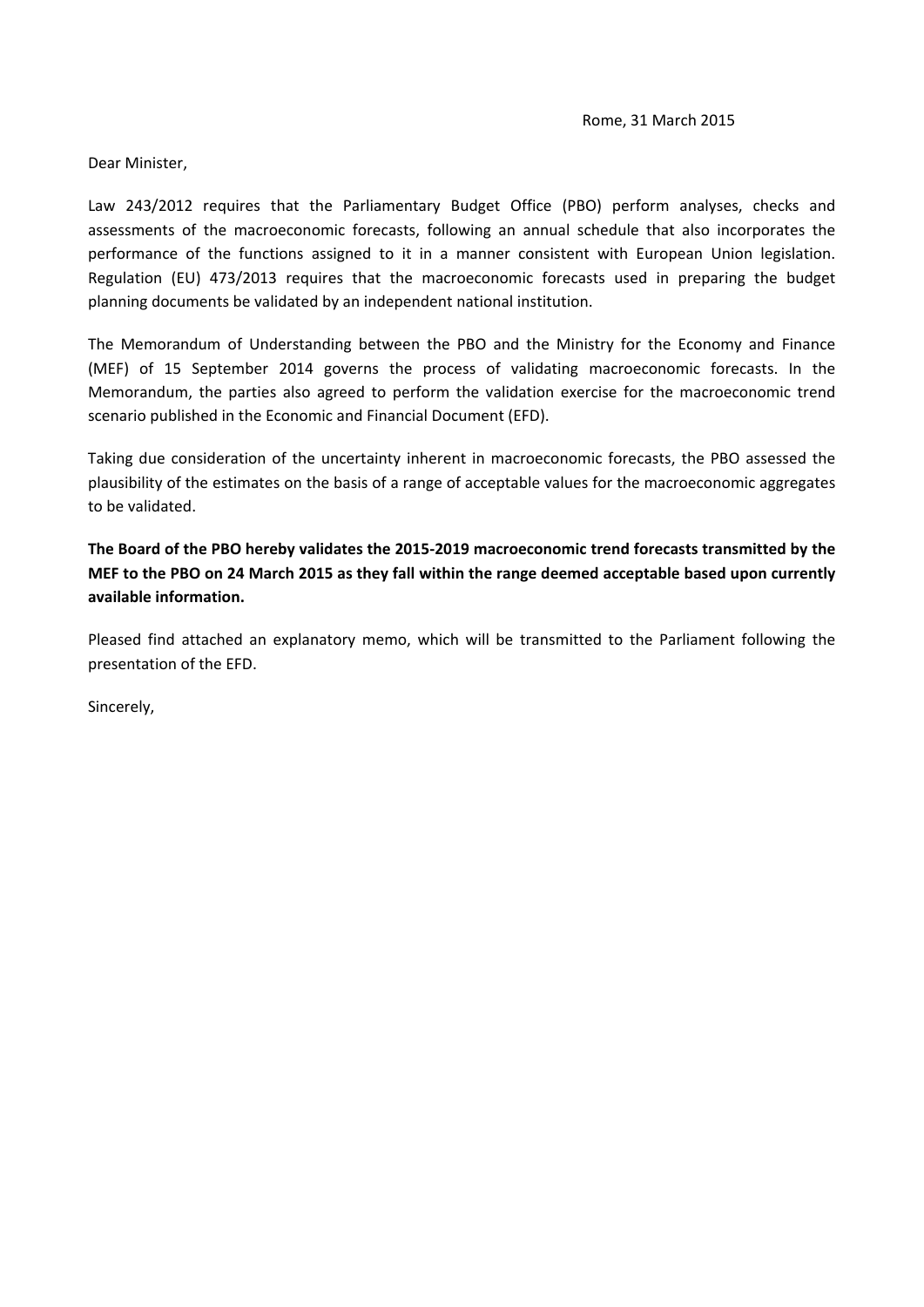## **Attachment to the validation letter of the Parliamentary Budget Office for the macroeconomic trend scenario for the 2015 EFD**

This memo, attached to the validation letter of the Parliamentary Budget Office (the PBO) for the macroeconomic trend scenario (24 March 2015), prepared by the Ministry for the Economy and Finance (MEF) for the 2015 Economic and Financial Document, offers a brief description of the procedure involved in the validation of the scenario and a summary analysis of the risks associated with that scenario.

## **Validation procedure for the macroeconomic trend scenario**

On 31 March the PBO sent the MEF its validation of the macroeconomic trend forecasts for 2015‐2019 in the 2015 EFD, after having transmitted its observations on a preliminary version of the scenario.

The validation and the comments were based on a comprehensive analysis of the Italian economy conducted by the PBO using a number of tools: 1) a comparison of the MEF forecasts with those produced by the forecasting models of ISTAT, as envisaged under the framework agreement between the PBO and ISTAT; 2) a comparison with the separate forecasts produced by three independent private‐sector forecasters (CER, Prometeia and REF.ricerche) consulted by the PBO; 3) monitoring the forecasts of other national and international institutions (most recently the European Commission and the OECD). The validation and the observations were also based on an analysis of the internal consistency of the macroeconomic scenario developed by the MEF (volumes, prices, labour market).

To ensure that the forecasts were comparable, the scenarios produced by the forecasters (ISTAT and the private institutions) were formulated on the basis of the exogenous international variables adopted by the MEF and the assessment of the 2015 budget measures prepared by the PBO.

## **Risks to the macroeconomic trend scenario**

The main risk factor that could impact the macroeconomic trend scenario regards GDP growth for 2016, which has been put at 1.3%, just below the highest forecast (1.4%) produced by the institute consulted by the PBO.

More specifically, the MEF forecast for developments in household consumption appears relatively optimistic. The higher forecast appears linked to two factors in particular. First, the increase in consumption in 2016 is driven by a larger increase in employment than that projected by the other forecasters, with a positive impact on disposable income. In addition, compared with the other forecasters, the growth in household consumption expected by the MEF appears less affected by the adverse impact of the increase in VAT rates provided for in current legislation. Compared with most of the other forecasters, consumption growth is faster in the subsequent years as well.

Another factor that could impact the forecasts in the MEF's macroeconomic trend scenario for 2016, which also affects 2017, is the growth in investment in machinery, which is greater than that projected by the other forecasters. And this despite the fact that the forecast for relatively less rapid growth in exports – one of the most important determinants of investment decisions.